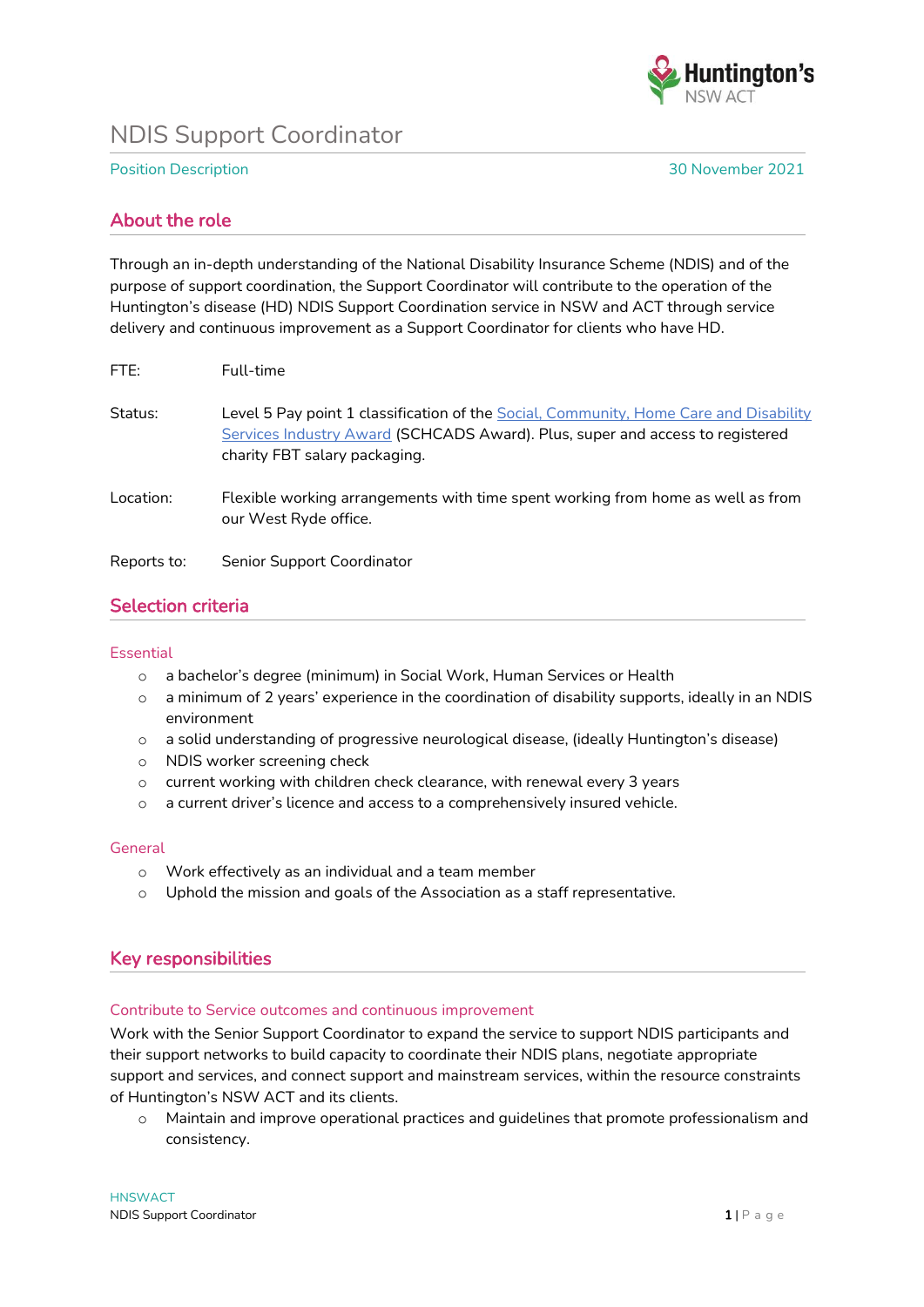

- o Maintain and improve tools and client collateral to support the NDIS Support Coordination service.
- o Operates within relevant legislation, and NDIA policies and guidelines.
- o Implement the client feedback tool to strive for service excellence.
- o Apply reporting systems that contribute to thematic analysis for advocacy, education, and service improvement.

## Team membership and support

You are a member of a small team of Support Coordinators who produce Support Plans that benefit clients - relating directly to their needs and goals. You establish supportive collaborative relationships; coordinate and optimise supports with local communities; and build capacity in clients and their support networks regarding their NDIS plan.

- o Work with the Senior Support Coordinator to develop a training program for Support Coordinators.
- o Work as part of the team to produce Support Plans that benefit clients.
- $\circ$  Contribute to opportunities for the team to provide feedback into the NDIS Support Coordination service.
- o Participate in regular team client case management review and resource allocation meetings.
- o Contribute to the Support Coordination team in relation to any NDIS Quality Assurance & Safeguards and NDIS Support Coordination service complaints.
- o Maintain clear and professional boundaries with clients.
- o Participate in team continuous professional development and recommend development opportunities.
- o Participate in at least annual performance review with Senior Support Coordinator.
- o Contribute to and participate in professional development plans.

### Delivering the Support Coordination service

- o Contribute to the development and maintenance of service offering collateral to promote the NDIS Support Coordination service.
- o Support the Senior Support Coordinator to promote the NDIS Support Coordination service across the HD community and support the development of market share.
- o Report monthly in writing to the Senior Support Coordinator on measures of performance and effectiveness, areas of improvement, and cases for advocacy for the NDIS Support Coordination service.
- o Assist NDIS Participants to identify and plan strategies to achieve their personal goals within a person-centred framework
- o Maintain accurate clear and up to date case notes, client progress and service delivery
- $\circ$  Support participants to implement their NDIS plan to maximise the value for money they receive from their supports.
- $\circ$  Identify opportunities to educate the community, health and NDIS professionals to develop their understanding of HD, how people are socially impacted and the language that is needed to promote this in the NDIS arena.
- o Contribute to reviews to assess service regularly to identify changes and improvements.
- $\circ$  Liaise with carers, families and significant others involved in providing care, including specialist generic agencies and other mainstream service providers
- $\circ$  Support Participants through empowerment and choice, and the promotion of personal resilience and social inclusion.